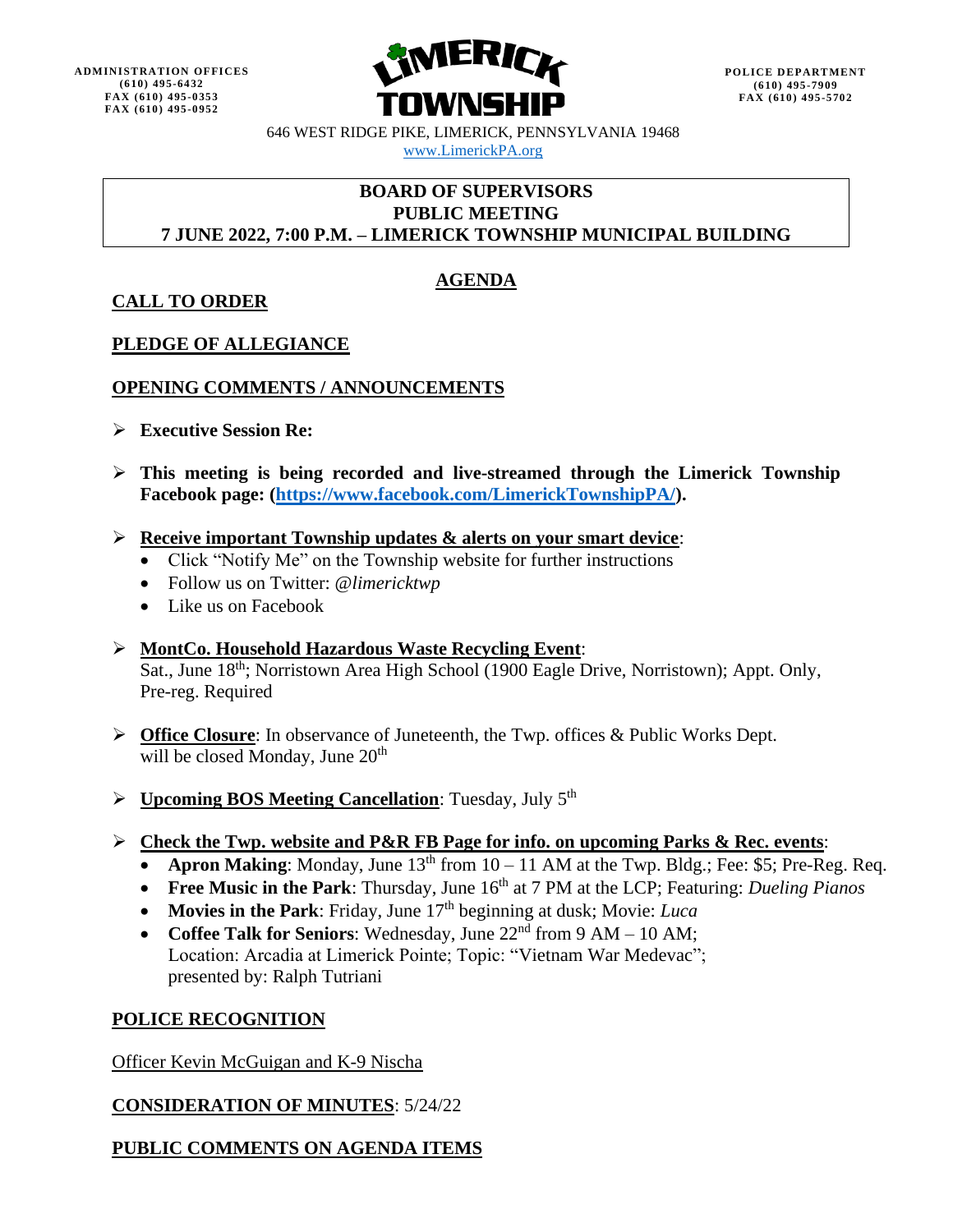Board of Supervisors June 7, 2022 Page 2, Agenda

**BILLS LIST**: #11, 5/21/22 through 6/3/22, \$465,169.31.

#### **SUBDIVISION AND LAND DEVELOPMENT**

| Name/File No.:       | Buckman's Lot Line Adjustment (#21-10) |
|----------------------|----------------------------------------|
| Location:            | 653 & 679 W. Ridge Pike                |
| <b>Review Phase:</b> | Preliminary/Final Plan Discussion      |
| Name/File No.:       | Verus Subdivision (#22-02A)            |
| Location:            | <b>Keystone Drive</b>                  |
| <b>Review Phase:</b> | Preliminary/Final Plan Discussion      |
| Name/File No.:       | LCC Lots $62/63$ (#22-03)              |
| Location:            | <b>Enterprise Drive</b>                |
| <b>Review Phase:</b> | <b>Preliminary Plan Discussion</b>     |
| Name/File No.:       | LCC Lots $64$ (#22-04)                 |
| Location:            | <b>Enterprise Drive</b>                |
| <b>Review Phase:</b> | <b>Preliminary Plan Discussion</b>     |

#### **Confirmed Appointment**

JEP, LLC (John Panizza) – Subdivision Proposal: 245 N. Township Line Road

#### **Extensions:**

| Piazza Realty Co., Inc. $(\text{\#19-04})$ :         | Extended to $10/26/22$ |
|------------------------------------------------------|------------------------|
| Lewis Square Subdivision $(\text{\#}21\text{-}05)$ : | Extended to $10/27/22$ |
| Sanatoga Springs Lot 1 Phase 2 (#22-01):             | Extended to $10/19/22$ |

#### **NEW BUSINESS**

Approval – Final Release of Escrow and Contingency – 76 Lightcap Road (#18-04) Approval – Roesler Settlement Authorization – 1206 Main Street Boundary Survey Authorization – Fire Police Discussion – Zoning Ordinance Amendment (front yard setbacks) Review – Annual MS-4 Report

### **ZONING HEARING BOARD ADVISORIES**

ZHB #22-11 JMDH Real Estate of Royersford, LLC: 82 Buckwalter Road

ZHB #22-12 Greg Pyszczymuka: 621 W. Ridge Pike

ZHB #22-13 Powder R Us: 76 Lightcap Road